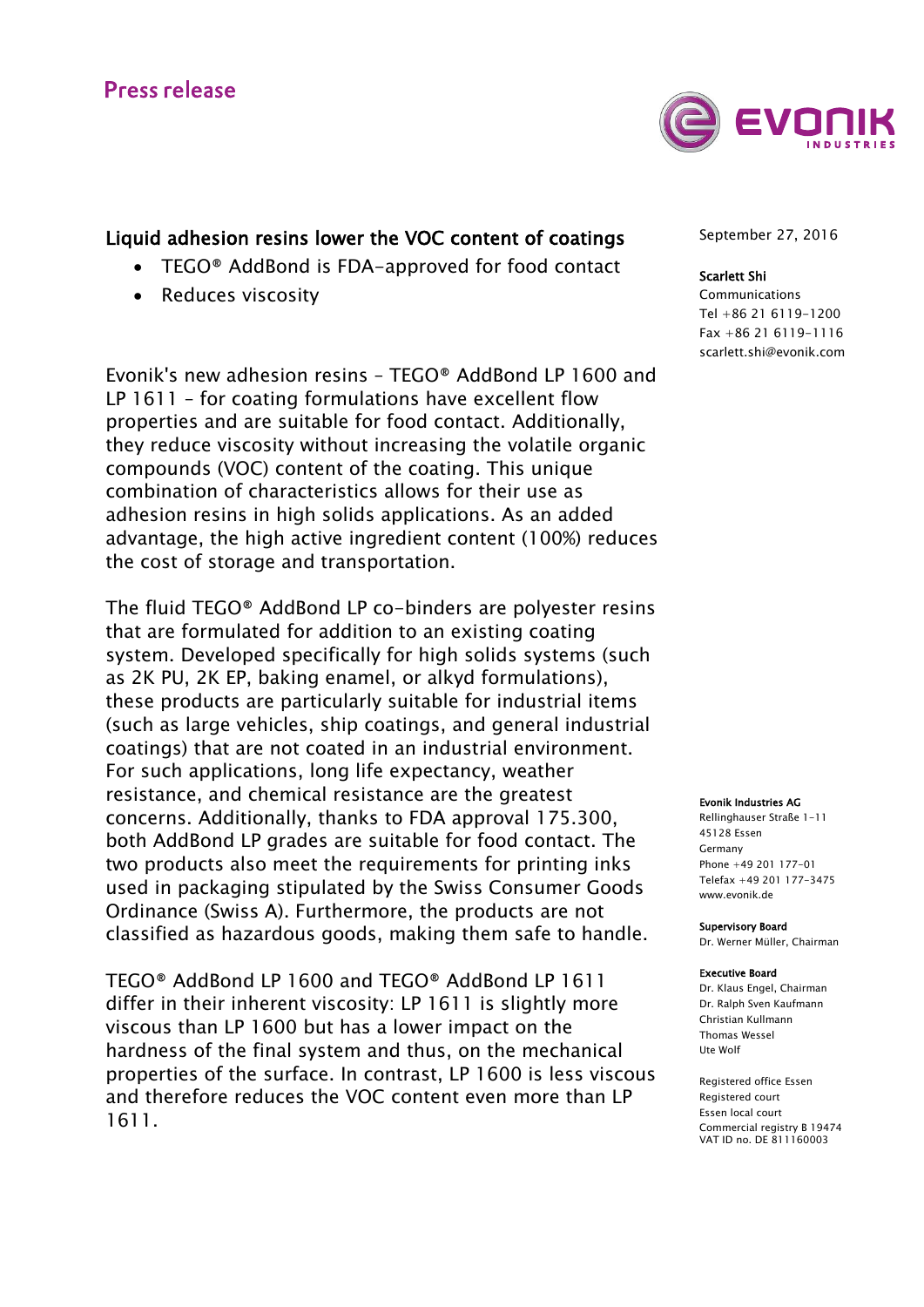

Due to increasingly strict worldwide emission limits for VOCs, coatings manufacturers are facing greater limitations in their raw material selection and are looking for new ways to adjust their formulations. Evonik continuously expands its additives and resins portfolio to support its customers in this effort.

For additional information visit www.tego.de